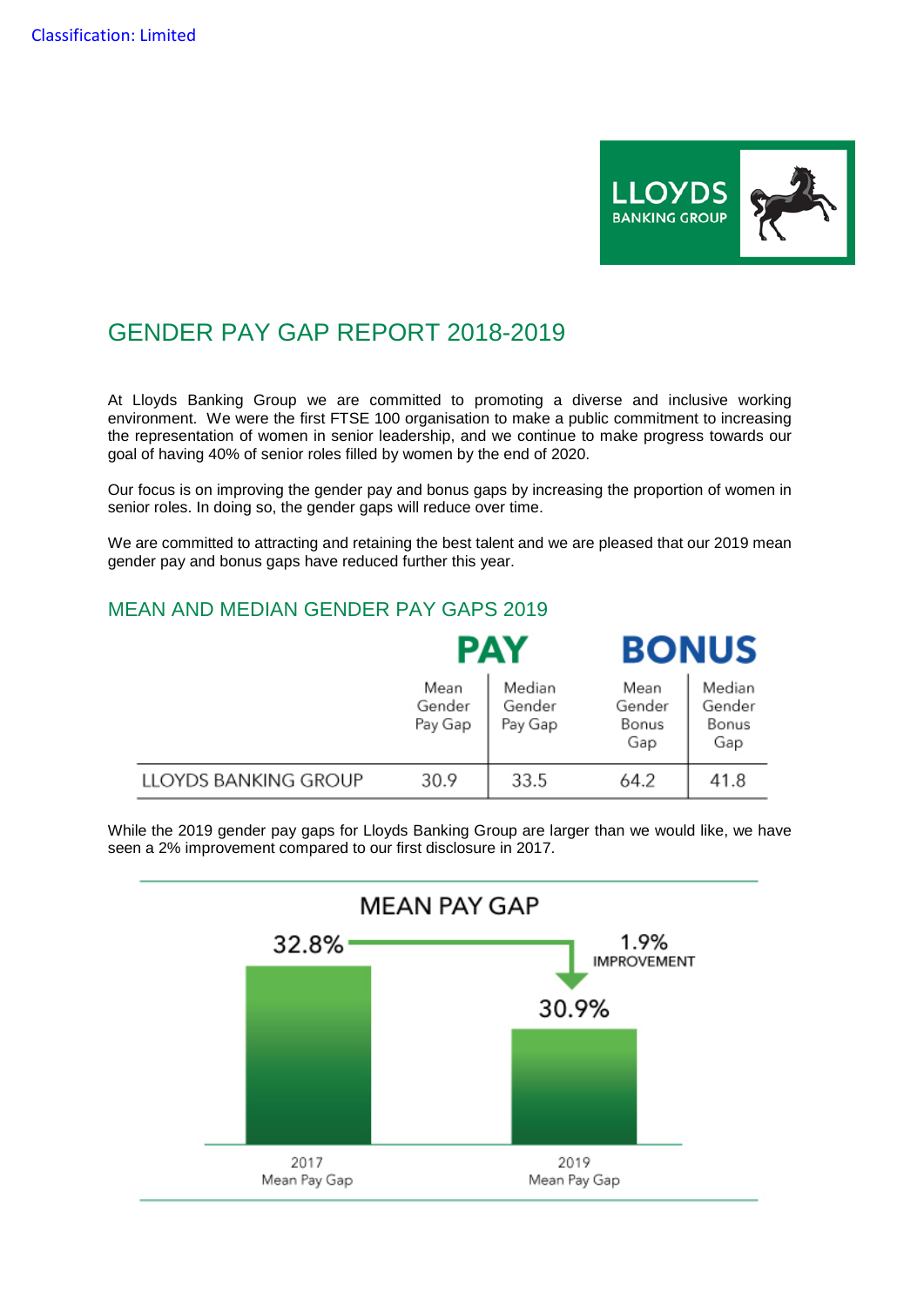The reduction in the pay gap can be attributed to an improvement in gender representation across the Bank, with an increase in the proportion of female colleagues in senior roles.

This improvement in female representation is evidenced in the supporting 'pay quartile' analysis, which shows that the proportion of women in the upper pay quartile has increased. This correlates with the progress that is being made towards our goal of having 40% of senior roles filled by women by the end of 2020.



Although we are pleased to see that our efforts have started to decrease our gender pay gap, there continue to be more men in senior roles. Addressing female representation across the Bank will take time and continued progress towards achieving our gender targets will have an impact on our pay gaps in future years.

## GENDER PAY GAP BY EMPLOYING COMPANIES

Lloyds Banking Group is made up of a number of employing companies, nine of which have more than 250 employees. While we manage our gender strategy at a Group level, and all policies and action plans apply to all parts of the Group, the UK Gender Pay Gap Reporting legislation requires us to report separately for each of our employing companies, as set out below:

|                                                   |                                                          | Pay                       |               |                    |      |                          |      |                          |      | Bonus              |      |                            |      |                                 |             |                                                                |        |                |
|---------------------------------------------------|----------------------------------------------------------|---------------------------|---------------|--------------------|------|--------------------------|------|--------------------------|------|--------------------|------|----------------------------|------|---------------------------------|-------------|----------------------------------------------------------------|--------|----------------|
|                                                   | Mean Gender Pay<br>Gap (Hourly rate)   Gap (Hourly rate) | Median Gender Pay<br>2018 | 2019          | Upper<br>Quartille |      | Upper Middle<br>Quartile |      | Lower Middle<br>Quartile |      | Lower<br>Quartille |      | Proportion<br>with a bonus |      | Mean Gender Pay<br>2018<br>2019 |             | Median Gender Pay<br>Gap (Bonus amts) Gap (Bonus amts)<br>2018 |        |                |
|                                                   | Result.                                                  | 2019<br>2018<br>Result    | <b>Result</b> | Result             |      | Male Female              | Male | Female                   | Male | Female             |      | Male Female                | Malo | Female                          | Renualt:    | Result                                                         | Result | 2019<br>Result |
| Lloyds<br><b>Banking Group</b>                    | 31.5                                                     | 30.9                      | 32.8          | 33.5               | 63   | 37                       | 46.2 | 53.8                     | 33   | 67                 | 28.6 | 71.4                       | 92   | 93.2                            | 66.4        | 64.2                                                           | 60.8   | 41.8           |
| Llayds<br>Bank Plc                                | 36.1                                                     | 34.9                      | 41.7          | 40.5               | 66.1 | 33.9                     | 48.2 | 51.8                     | 32.1 | 67.9               | 31.1 | 68.9                       | 88.5 | 90                              | <b>71.4</b> | 68.9                                                           | 66.8   | 37.7           |
| Hbos Plc                                          | 25.8                                                     | 25.7                      | 26.3          | 28                 | 57.5 | 42.5                     | 43.7 | 56.3                     | 33   | 67                 | 23.5 | 76.5                       | 96.9 | 97.1                            | 57.4        | 55.7                                                           | 57.3   | 37.3           |
| Scottish Widows<br>Services Ltd                   | 18.3                                                     | 17.4                      | 17.7          | 18.6               | 62.4 | 37.6                     | 55.6 | 44.4                     | 44.4 | 55.6               | 43.6 | 56.4                       | 95.2 | 95.5                            | 36.8        | 44.3                                                           | 23.8   | 44.5           |
| <b>MBNA</b>                                       | 14.8                                                     | 13.2                      | 19.0          | 17                 | 54.1 | 45.9                     | 46.6 | 53.4                     | 30.3 | 69.7               | 42.6 | 57.4                       | 92.9 | 89.7                            | 35.7        | 25.2                                                           | 23.1   | 20             |
| Llayds<br>Bank Asset<br>Finance Ltd               | 23.2                                                     | 23.7                      | 26.2          | 27.9               | 68.1 | 31.9                     | 54.5 | 45.5                     | 40.8 | 59.2               | 26.8 | 73.2                       | 97.2 | 96.2                            | 49.2        | 49.8                                                           | 59.4   | 61.5           |
| Cheltenham &<br>Gloucester Plc                    | 18.2                                                     | 18.1                      | 20.6          | 25.3               | 59.5 | 40.5                     | 47   | 53                       | 36.6 | 63.4               | 27.5 | 72.5                       | 98.7 | 97.2                            | 34.3        | 34.7                                                           | 42.5   | 51.9           |
| Llayds Bank<br>International<br>Ltd (Isle of Man) | 9.8                                                      | 11.9                      | 6.9           | 1.1                | 46.7 | 53.3                     | 28   | 72                       | 29   | 71                 | 41.9 | 58.1                       | 80.6 | 92.3                            | 43.0        | 34.4                                                           | 12.9   | 12.3           |
| Lloyds Bank<br>Commercial<br>Finance Ltd          | 25.9                                                     | 22.8                      | 25.5          | 14.5               | 75.4 | 24.6                     | 52.6 | 47.4                     | 57.9 | 42.1               | 24.6 | 75.4                       | 94.6 | 98.4                            | 42.6        | 50.4                                                           | 54.2   | 44.7           |
| Lloyds Bank<br>International<br>Ltd [Jersey]      | 22.5                                                     | 25                        | 23.8          | 28.0               | 61.4 | 38.6                     | 48.3 | 51.7                     | 25.9 | 74.1               | 21.1 | 78.9                       | 93.3 | 93.9                            | 55.7        | 49.6                                                           | 59.6   | 56.7           |